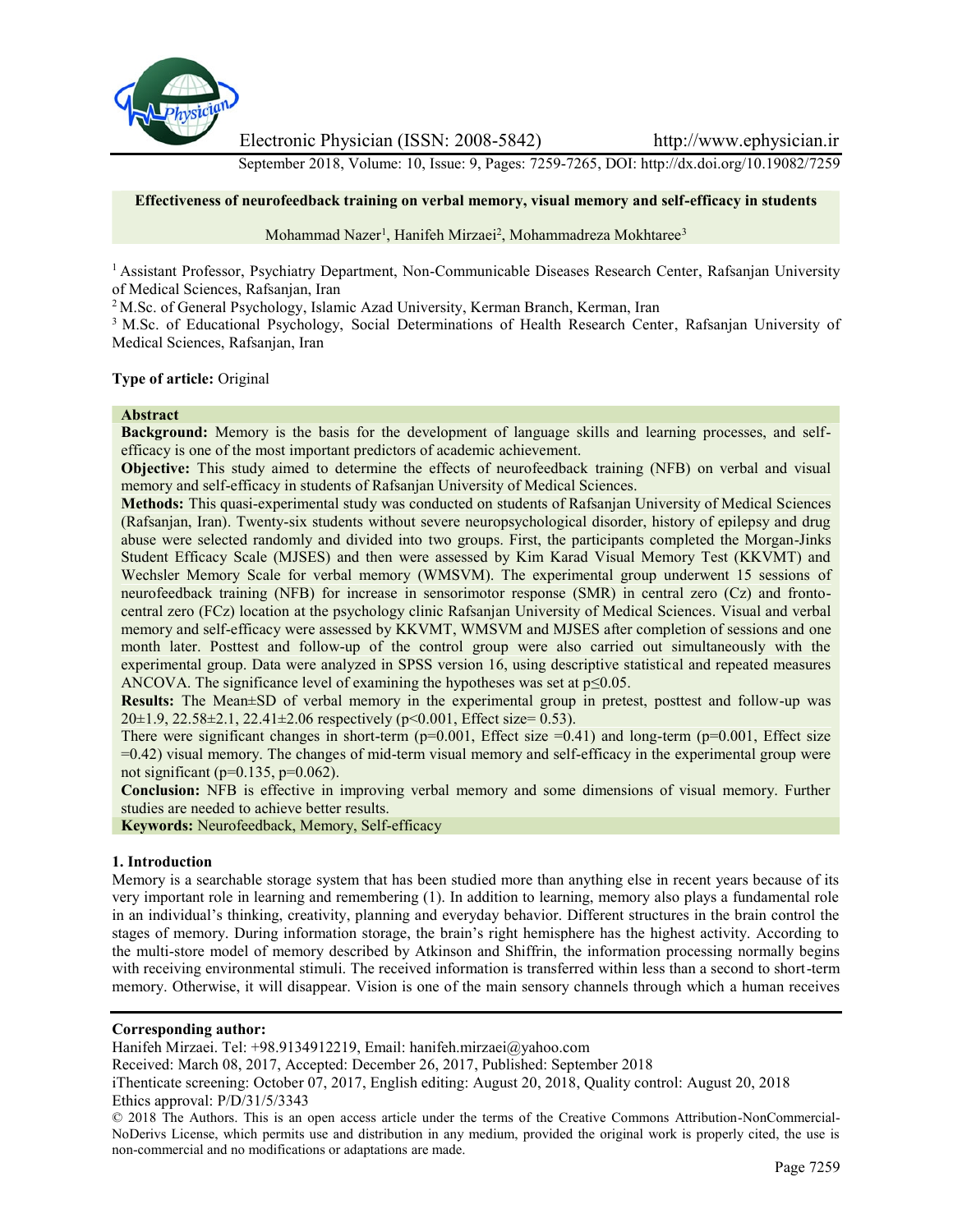and stores lots of information in his memory. Visual memory is the ability to store and retrieve experienced visual perceptions and emotions that can be recalled by environmental stimuli (2). Storage and retrieval of information heard or expressed by a person is also called verbal memory (3). Sometimes, some people have difficulties in visual or verbal memory despite having high intelligence and normal sensory channels. Incoming information is transferred to short-term memory through the senses and activation of the attention process (4). In addition, memory that plays a major role in learning inner psychological issues such as self-efficacy also plays an important role in this regard. Bandura proposed the concept of self-efficacy in 1997 as a missing element in learning theory. Bandura believes that self-efficacy is a determinant of behavior. Self-efficacy is also a cognitive process through which many social behaviors and personal characteristics are developed. Bandura proposed the theory about human reactiveness in which the role of self-beliefs is prominent in cognition, motivation and human behavior (5). Self-efficacy affects individuals' goals and actions and is affected by environmental conditions (6) such as recognition and acknowledgment from others, physical effects such as financial benefit, and self-evaluation (5). Also, in educational settings, self-efficacy refers to students' belief in their ability to perform certain educational tasks at specified levels (5). Thus, self-efficacy may increase as cognitive processes improve. Memory is affected by several factors and the stages of memory are controlled by different structures in the brain. Therefore, methods that can improve memory are of utmost importance. Biofeedback, an important modern method in the field of physiological psychology, is the process of recording biological information and returning it to the participant. Using a device attached to the body, this method provides information about the body's biological functions (7). Neurological feedback (NFB) is a widely used type of biofeedback that utilizes brainwaves, and is reported to improve memory (8). NFB is based on the brain's electrical activity (9) and involves training and learning self-regulation of brain activity (10). In NFB, the brain's electrical waves are received through electrodes connected to specific areas on the head, and are displayed in the form of shapes or moving images on the monitor, so that the participants can see their brainwaves. Then, with the help of an examiner, the participants begin to change their brainwaves by changing their thoughts and feelings. Since NFB is based on conditioning the participant (11), participants perceive the immediate changes occurring in their brainwaves in the form of changes in shapes and figures and hearing different sounds. Then, to receive a reward (point) again, participants begin to change their brainwaves by changing the direction of their thoughts and feelings. This process occurs regularly, and eventually, participants learn that they should change their brainwaves or thoughts in the direction intended by the examiner to receive a reward (12). This technique is used to achieve different objectives such as improving concentration and eliminating distractions and negative thoughts (13).

NFB training changes the brain activity and when skills are learned through this method, long-lasting changes are developed in the brainwave's structure (14). NFB training is used for enhancement of memory (8, 15-17). In addition, Walker et al., reported that the participants who could increase the sleep spindle activity by NFB, showed improvement in declarative memory performance. It should be noted that there is a relationship between sleep spindle generated by thalamocortical and verbal memory and learning (18). As mentioned before, self-efficacy believes in one's own abilities, and is highly correlated with cognitive functions, especially memory. Having a good memory increases believing in one's ability and success, and improves their performance (19, 20). Accordingly, the present study aimed to determine the effects of neurofeedback training on verbal and visual memory and self efficacy in students of Rafsanjan University of Medical Sciences.

## **2. Material and Methods**

## *2.1. Trial design and participant*

This study was a quasi-experimental research with a control group that was conducted on the students of Rafsanjan University of Medical Sciences (Rafsanjan, Iran) in 2013. The participants were selected through simple random sampling based on a list of students obtained from the Department of Education. The followings were set as the exclusion criteria: students with 1) neurological disorders such as epilepsy and severe migraine headaches, 2) history of acute myocardial infarction.

## *2.2. Intervention*

NFB training was held over a period of two months, three times a week. Participants sat on a chair in a quiet room, the electrodes were connected at central zero  $(Cz)$ , and fronto-central zero  $(FCz)$  (based on 10-20 system). First, a wave base was recorded for 2 minutes. This wave base is the basis of the detection and evaluation of changes. After recording the wave base, the main part of the training program was started, which included recording and presenting brainwaves to the participant. The device displays the individual's different brainwaves on a computer monitor and simulates the waves as shapes and animations for better understanding. When the participants' brainwaves have reached the waves intended by the clinician (here an increase in the sensorimotor response (SMR) wave which is a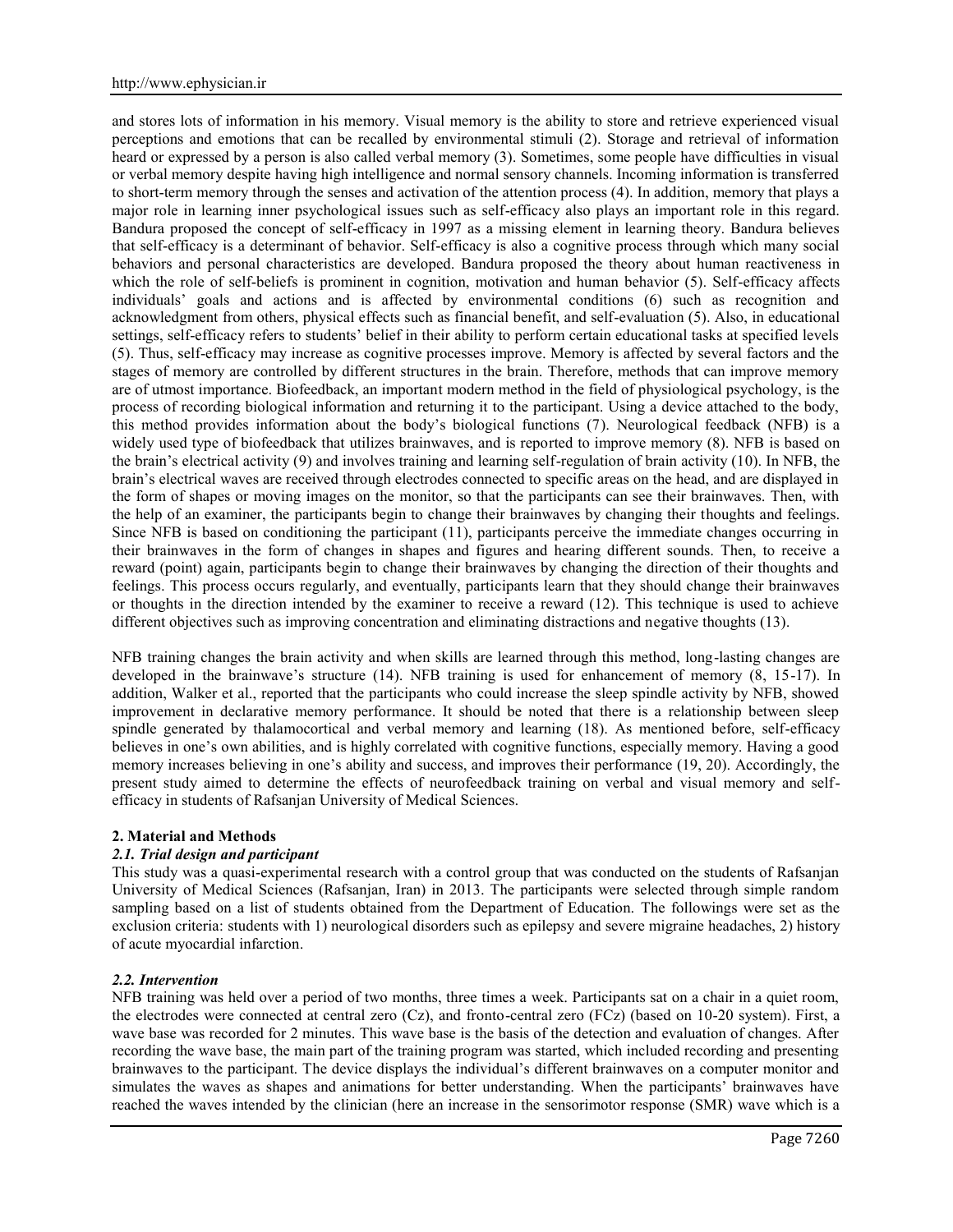part of beta waves with the frequency range from 12 to 15 Hz), the shape or animation displayed will move further and the device will give a point to the individual based on the length of time that the individual can maintain the brainwaves intended by the clinician in the target frequency range. This process took 30-45 minutes per session.

## *2.3. Research tools*

## *2.3.1. Kim Karad visual memory test*

Kim Karad visual memory test was developed around 1945. In this test, some figures and shapes are displayed for the participants who are required to find them at a specific time among the other shapes provided. This test consists of a page containing 20 color images. The participant will look at the page for one minute. The participant must then place each piece in the right place in order to be scored, or he will not score if the piece is placed it in the wrong location. The range of scores is 0-20 (21). The reliability of the instrument was assessed by test-retest method, with the sample size of 30, and its correlation coefficient with Andre Rey visual memory test was 0.68.

## *2.3.2. Numerical – verbal memory tests*

This test is a part of the Wechsler memory test. Numerical – verbal memory tests consist of four components including word-pair memory test, recognition memory, numerical memory and word-classification test; in the present study word-pair memory test and recognition memory subtest were used. This test consists of eight pairs of words. The examiner reads them to the participant. Then the examiner reads one word to the participant and he / she should tell another pair. This test could be repeated up to 8 times. The highest test score is 24. The test reliability was assessed by test-retest method, with the sample size of 30, and reported as 80% for word-pair memory test and 73% for recognition memory, and the correlation coefficient of word memory test with the story recall test was 0.54 (22).

# *2.3.3. Morgan-Jinks self-efficacy scale*

Morgan-Jinks self-efficacy scale has thirty items and three subscales: talent, effort and context. The items of this scale are scored with 4-point Likert scale. Ten items belong to the subscale of talent, ten items to the subscale of effort and ten items to the subscale of context. The range of this scale is 30-120. According to Morgan and Jinks, the reliability of the scale is 0.82 and the reliability of talent, effort and context subscales is 0.78, 0.66 and 0.70, respectively (23). The reliability of the scale in this study was 0.71.

## *2.4. Sample size*

Based on the results of previous studies (24), the following formula and parameters were used to determine the sample size:  $n = (Z_{1-\alpha/2} + Z_{1-\beta}) (S_1^2 + S_2^2) / (\mu_2 - \mu_1)^2$ ; where:  $\mu_1 = 20$ ,  $\mu_2 = 22.58$ ,  $S_1 = 1.9$ ,  $S_2 = 2.1$ ,  $\alpha = 0.05$ ,  $\beta = 20\%$ . The sample size was calculated as 12 according to the formula, but 15 participants were assigned to each group to ensure a sufficient sample size, and finally 12 participants remained in the experimental group and 14 in the control group. Four people did not complete the study.

## *2.5. Statistical methods*

The data were analyzed by SPSS version 16 (SPSS Inc., Chicago, Illinois, USA) and statistical tests of repeated measures ANCOVA. The Shapiro-Wilk test was used to check the normality, which showed normal distribution for self-efficacy, but non-normal distribution for verbal memory of the participants (p=0.025).

## *2.6. Ethical considerations*

This study protocol was approved at Islamic Azad University, Kerman Branch, Kerman, Iran (Ref: 134) and also approved by the Ethics Committee (Ref: P/D/31/5/3343). The selected participants agreed to participate in the study after the researcher presented the purpose and methods of the study to their respective faculties. Written informed consent was obtained from the participants. The researchers confirmed the confidentiality of the information of the participants using anonymous questionnaires.

## **3. Results**

Thirty people enrolled in the study, but finally, twelve participants remained in the experimental group and fourteen remained in the control group (male: 26.9%, female: 73.1%) with the mean age of 22.42±1.75 years. Figure 1 shows the study flow chart based on CONSORT 2010. All the participants were medical sciences students. The mean age of the experimental and control groups were  $22.58\pm1.56$  and  $22.28\pm1.93$  years respectively, which showed no statistically significant difference between the two groups  $(p=0.45)$ . To assess the primary hypothesis of the present study, the descriptive statistics, including the mean and standard deviation of verbal and visual short-term, mediumterm and long-term memory and self-efficacy scores of the participants in both experimental and control groups, are shown in Table 1. The information in this table suggests changes in visual and verbal short-term memory scores in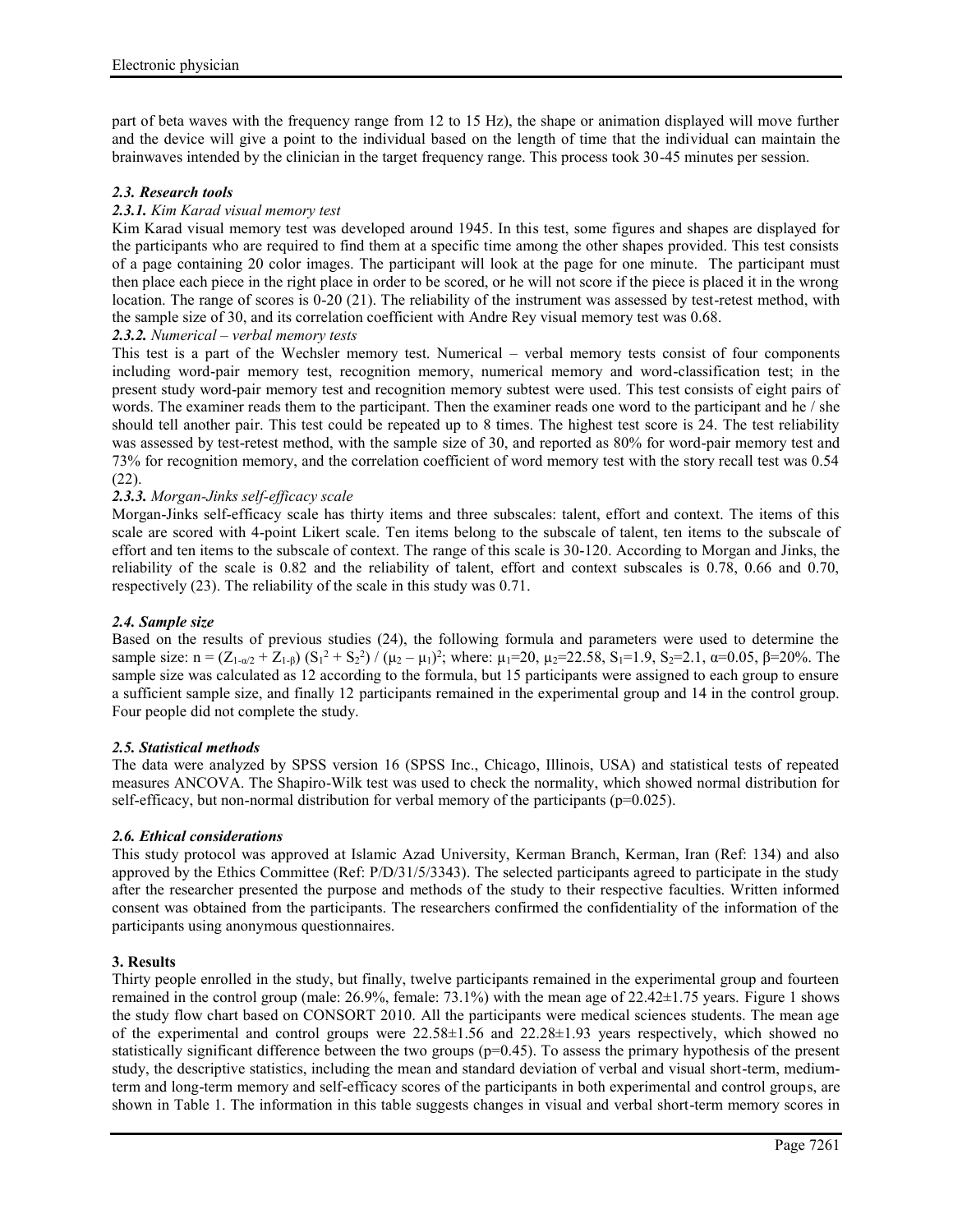the posttest compared to the pretest. For inferential analysis of the results, analysis of variance with repeated measures and covariance were used. Therefore, it was necessary to investigate the normality of the data. Null hypothesis on the proportion of covariance of verbal memory variable with the unit matrix was rejected in all groups, but given that the probability level of Greenhouse-Geisser Correction was about zero and the size of both groups was equal, it is not necessary to observe the assumption (Molavi, 2005). However, the null hypothesis was confirmed for self-efficacy (p=0.063). The assumption of homogeneity of variances was assessed through Levene's test. The skewness of  $\pm 2$  in the scores suggests normal distribution of the data (Table 2).



**Figure 1.** CONSORT 2010 Flow Diagram of the study

| <b>Variables</b> |             |                 | Experimental group (Mean±SD) |                 |          |                 | Control group (Mean $\pm$ SD)                  |                 |         |  |  |
|------------------|-------------|-----------------|------------------------------|-----------------|----------|-----------------|------------------------------------------------|-----------------|---------|--|--|
|                  |             | Pretest         | Posttest                     | Follow-up       | p- value | Pretest         | Posttest<br>$21.85 \pm 2.93$<br>$.78 \pm 2.77$ |                 | p-value |  |  |
| Verbal memory    |             | $20 \pm 1.9$    | $22.58 \pm 2.1$              | $2.41 \pm 2.06$ | 0.001    |                 |                                                | $22\pm2.45$     | 0.57    |  |  |
| Visual           | Short-term  | 1.58±0.52       | $2.41 \pm 0.66$              | $2.5 \pm 0.52$  | 0.001    | $1.93 \pm 0.83$ | $2\pm 0.96$                                    | $1.93 \pm 0.83$ | 0.73    |  |  |
| memory           | Medium-term | $1.83 \pm 0.39$ | $2\pm 0.6$                   | $2.16\pm0.39$   | 0.13     | $1.93 \pm 0.61$ | $1.93 \pm 0.82$                                | $2 \pm 0.68$    | 0.77    |  |  |
|                  | Long-term   | $10.8 \pm 0.29$ | $2.08 \pm 0.28$              | $2.16\pm0.39$   | 0.001    | $2.07\pm0.61$   | $2.21 \pm 0.58$                                | $2.07 \pm 0.61$ | 0.57    |  |  |
| Self-efficacy    |             | $59 \pm 5.42$   | $59.75 \pm 5.8$              | $9.25 \pm 5.72$ | 0.062    | 58.93±4.99      | $59\pm4.99$                                    | $58.85 \pm 5$   | 0.093   |  |  |

|  | <b>Table 1.</b> Descriptive indicators of verbal memory, visual memory and self-efficacy |  |  |
|--|------------------------------------------------------------------------------------------|--|--|
|  |                                                                                          |  |  |

|  | Table 2. The p-value of normality of distribution, normality of data, homogeneity of variance and test for sphericity |  |  |  |  |  |
|--|-----------------------------------------------------------------------------------------------------------------------|--|--|--|--|--|
|--|-----------------------------------------------------------------------------------------------------------------------|--|--|--|--|--|

| Source        |            | <b>Skewness</b> | Kurtosis | Shapiro-Wilk | Levene's test | Mauchly's W |
|---------------|------------|-----------------|----------|--------------|---------------|-------------|
|               |            |                 |          |              |               |             |
| Verbal Memory | $-0.304$   | $-1.102$        | 0.025    | 0.098        | 0.132         |             |
| Visual memory | Short-term | 0.369           | $-0.857$ | 0.001        | 0.204         | 0.091       |
|               | Mid-term   | $-0.207$        | 0.027    | 0.001        | 0.428         | 0.015       |
|               | Long-term  | 0.703           | $-0.575$ | 0.001        | 0.108         | 0.001       |
| Self-efficacy |            | $-0.299$        | $-0.283$ | 0.119        | 0.574         | 0.437       |

Repeated measures ANCOVA was used to compare the difference of the mean scores of the research variables. The results showed that the interaction between measurement stages and group membership in verbal and visual shortterm and long-term memory was significant ( $p<0.001$ ,  $p=0.001$ ,  $p=0.001$ ); i.e., the difference between the mean of scores of the variables was significant in pretest, posttest and follow-up stages (Table 3). Analysis of covariance was used to investigate whether this change in scores was due to NFB or pretest. After adjusting pretest scores, there was a significant effect of the factor among the participants for verbal memory (effect size=0.53, p=0.00, F23.1=26.21) and visual short-term memory (effect size=0.61, p=0.00, F23.1=36.03). Analysis of the results showed that NFB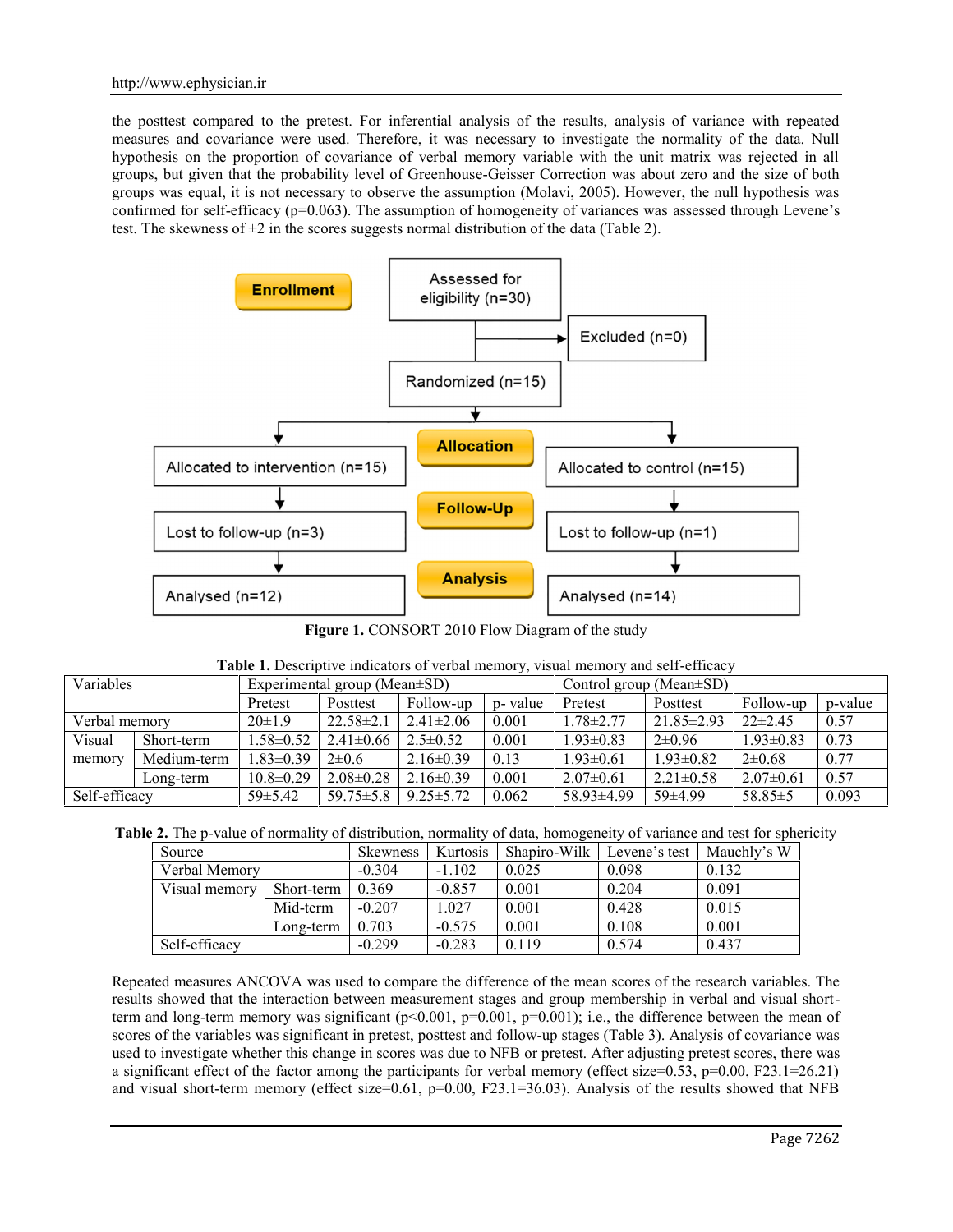could not develop a significant change in visual medium-term memory ( $p=0.57$ ), visual long-term memory ( $p=0.55$ ) and self-efficacy of the experimental group (p=0.094) (Table 4).

|              |               | , 1944 111011101 | and sen empha |      | <u>uuu issuu</u> |       |         |       |       |
|--------------|---------------|------------------|---------------|------|------------------|-------|---------|-------|-------|
| Source       |               |                  | SS            | df   | <b>MS</b>        |       | p-value | ES    | Power |
| Interactions | Verbal memory |                  | 22.59         |      | 1.29             | 30    | < 0.001 | 0.55  |       |
|              | Visual memory | Short-term       | 3.11          |      | . . 56           | 16.77 | 0.001   | 0.41  | 0.99  |
|              |               | Medium-term      | 0.23          | .53  | 0.15             | 0.68  | 0.47    | 0.028 | 0.14  |
|              |               | Long-term        | 4.22          | 17   | 3.62             | 17.6  | 0.001   | 0.42  | 0.99  |
|              | Self-efficacy |                  | 1.2           | 1.87 | 0.65             | 1.99  | 0.15    | 0.076 | 0.39  |

**Table 3.** The interaction effect between group membership and repeated measures of verbal memory, visual memory and self-efficacy subjects

SS: Sum of Square, df: Degree of Freedom, MS: mean of Square, ES; Effect size

**Table 4.** Summary results of analysis of covariance (ANCOVA) for the effectiveness of NFB on verbal memory, visual memory and self-efficacy of the experimental group, with covariate of pretest

|               |             |           |           |    | ັ         |        |         |       |       |
|---------------|-------------|-----------|-----------|----|-----------|--------|---------|-------|-------|
| Variable      |             | <b>SC</b> | <b>SS</b> | df | <b>MS</b> | F      | p-value | ES    | Power |
| Verbal memory |             | Pretest   | 116.73    |    | 116.73    | 111    | < 0.00  | 0.83  |       |
|               |             | Group     | 27.56     |    | 27.56     | 26.21  | < 0.00  | 0.53  | 0.99  |
| Visual memory | Short-term  | Pretest   | 14.45     |    | 14.45     | 134.79 | 0.002   | 0.85  |       |
|               |             | Group     | 3.86      |    | 3.86      | 36.03  | 0.001   | 0.61  |       |
|               | Medium-term | Pretest   | 3.68      |    | 3.68      | 9.16   | 0.006   | 0.28  | 0.82  |
|               |             | Group     | 0.13      |    | 0.13      | 0.32   | 0.57    | 0.014 | 0.085 |
|               | Long-term   | Pretest   | 0.49      |    | 0.49      | 2.38   | 0.13    | 0.094 | 0.31  |
|               |             | Group     | 0.076     |    | 0.076     | 0.37   | 0.55    | 0.016 | 0.09  |
| Self-efficacy |             | Pretest   | 499.55    |    | 449.55    | 640.25 | < 0.00  | 0.96  |       |
|               |             | Group     | 2.38      |    | 2.38      | 3.06   | 0.094   | 0.12  | 0.39  |

P<0.05, SC: Source of changes, SS: Sum of Square, df: Degree of Freedom, MS: mean of Square, ES: Effect size

## **4. Discussion**

The aim of this study was to determine the effects of NFB training on verbal and visual memory and self-efficacy in students of Rafsanjan University of Medical Sciences. The results of this study showed a significant difference between the experimental and control groups in terms of verbal memory performance, that is, the experimental group had a better performance on the posttest. Verbal memory is one of the important cognitions in the correct naming of emotional facial expression recognition. Correct encoding of the information about the recognition of facial expressions of excitement depends on verbal memory (25). The NFB improves the activity of the frontal lobe as well as the activation of the neural circuits associated with actuator functions and memory and improves the defects of executive function and active memory (26). The findings of the present study are consistent with the results of Alidusti et al. and Gholizad et al. (24, 27). Also, Sarvghad et al. demonstrated that the NFB led to an increase in the verbal memory in women after breast cancer treatment (28).

In this study, increased SMR protocol was used in Cz, where sensorimotor, motor and cingulate cortices are located. Regarding the relationship between memory and sensorimotor cortex of the brain, it seems that brainwave changes in the zone will lead to changes in the performance of various functions in this zone such as memory. In the present study, NFB had no effect on visual medium- and long-term memory. The results of this study contrasted with the study of Gholizadeh et al. (24). It seems that the visual memory is related with various variables, such as intelligence (29-31), critical thinking (32) and motivation (33) that are not assessed in this study. Since the encoding zone, verbal memory and working verbal memory are on the left side of the brain and visual-spatial memory is on the right side of the brain, and given that the reference electrode was placed on the left side of the head in this study, and as a result, the left side of the brain was further under beta waves, perhaps it was more effective on verbal memory and was less effective on visual memory. In addition, Fatollahpour et al. studied the effectiveness of NFB on intelligence in children with dyslexia. In their study, long-term memory significantly changed after NFB (34). Perhaps the reason for this inconsistency is the protocol performed. The protocol used in this study was increased SMR and reduced theta in the Cz, while the researchers mentioned increased SMR, decreased theta from 4 to 7 Hz and beta from 22 to 30 Hz in C3 and C4 zones in addition to increase SMR and decrease theta in the Cz. In the present study, NFB could not increase self-efficacy of the participants in the experimental group. Self-efficacy is an internal and psychological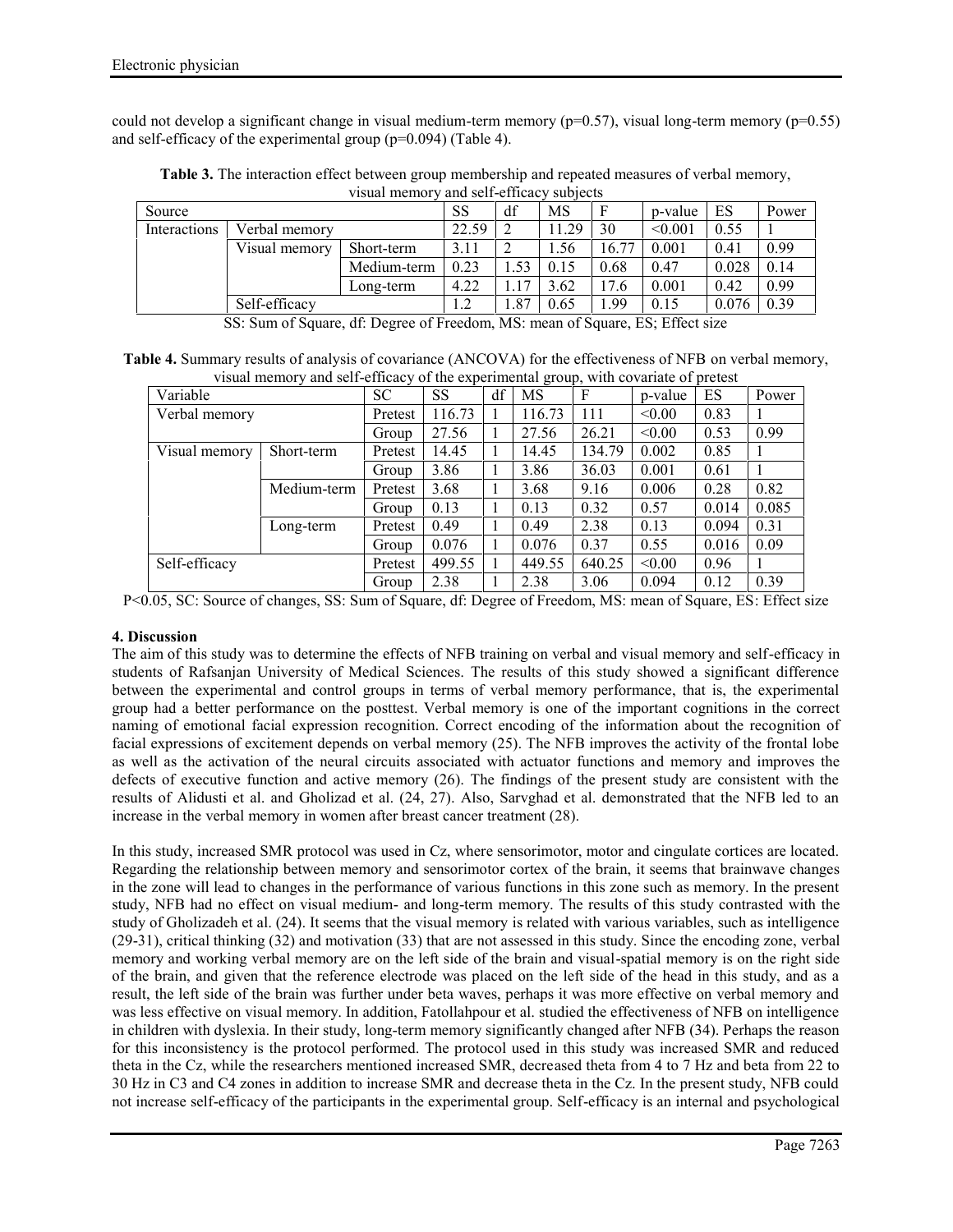variable affected by many variables. It needs time, and the person should be placed in different practical situations to try his skills and turn them into beliefs over time. Since the measurement was performed at posttest and follow-up immediately, and one month after NFB, perhaps it was too short for skills to change to beliefs and thus increase self efficacy.

#### **5. Conclusions**

It can be concluded that NFB is effective in improving verbal memory and some dimensions of visual memory. Therefore, NFB can be used to improve the memory of individuals in various parts of life and work. It is suggested that the impact of NFB on academic achievement be assessed through improved work memory. Further studies are needed to clarify the effectiveness of NFB training in different psychological variables or physical disorders.

#### **Acknowledgments:**

This article was extracted from Ms. Hanifeh Mirzai's dissertation in M.Sc. of Psychology. The authors express their thanks and appreciations to the Deputy of Research of Islamic Azad University, Kerman branch (Kerman, Iran) and research center of Rafsanjan Moradi hospital (Rafsanjan, Iran). We would like to convey thanks to everyone who helped us with this study and special thanks to the students who contributed to our study.

#### **Conflict of Interest:**

There is no conflict of interest to be declared.

#### **Authors' contributions:**

All authors contributed to this project and article equally. All authors read and approved the final manuscript.

#### **References:**

- 1) Kandel RE, James H, Thomas MJ. Principles of Neural Science. New York MCgraw-Hill Companies. 2000.
- 2) Pakatchi R, Yaryari F, Moradi A. The Effects of Teaching via Computer Games on the Performance of Visual Memory for the Dyslexic Students. Journal of Exceptional Education. 2013; 6(119): 30-8.
- 3) Miotto EC, Balardin JB, Savage CR, Martin Mda G, Batistuzzo MC, Amaro Junior E, et al. Brain regions supporting verbal memory improvement in healthy older subjects. Arq Neuropsiquiatr. 2014; 72(9): 663- 70. PMID: 25252229.
- 4) Solso R, MacLin OT, MacLin MK. Cognitive Psychology. 8th ed: Pearson; 2007.
- 5) Bandura A. Social cognitive theory: an agentic perspective. Annu Rev Psychol. 2001; 52: 1-26. doi: 10.1146/annurev.psych.52.1.1. PMID: 11148297.
- 6) Schunk DH. Goal Setting and Self-Efficacy During Self-Regulated Learning. Educational Psychologist. 1990; 25(1): 71-86. doi: 10.1207/s15326985ep2501\_6.
- 7) Nosratabadi M. Examining the application of QEEG in neurofeedback diagnosis for treatment of ADHD. Tehran: Allameh Tabataba'i University, Iran. 2006.
- 8) Wang JR, Hsieh S. Neurofeedback training improves attention and working memory performance. Clinical neurophysiology: official journal of the International Federation of Clinical Neurophysiology. 2013; 124(12): 2406-20. doi: 10.1016/j.clinph.2013.05.020. PMID: 23827814.
- 9) Datko M, Pineda J, Muller RA. Positive effects of neurofeedback on autism symptoms correlate with brain activation during imitation and observation. The European journal of neuroscience. 2017.
- 10) Gunkelman JD, Johnstone J. Neurofeedback and the Brain. Journal of Adult Development. 2005; 12(2): 93- 8. doi: 10.1007/s10804-005-7024-x.
- 11) Gruzelier JH, Egner T, Valentine E, Williamon A. EComparing learned EEG self-regulation and the Alexander technique as means of enhancing musical performance. 7th international conference on music perception and cognition. Sydne, Adelaide 2002.
- 12) Demos JM. Getting started with Neurofeedback. US: W. W. Norton & Company. 2005.
- 13) Luctkar-Flude M, Groll D. A Systematic Review of the Safety and Effect of Neurofeedback on Fatigue and Cognition. Integrative cancer therapies. 2015; 14(4): 318-40. doi: 10.1177/1534735415572886. PMID: 25716351.
- 14) Monastra VJ, Monastra DM, George S. The effects of stimulant therapy, EEG biofeedback, and parenting style on the primary symptoms of attention-deficit/hyperactivity disorder. Applied psychophysiology and biofeedback. 2002; 27(4): 231-49. PMID: 12557451.